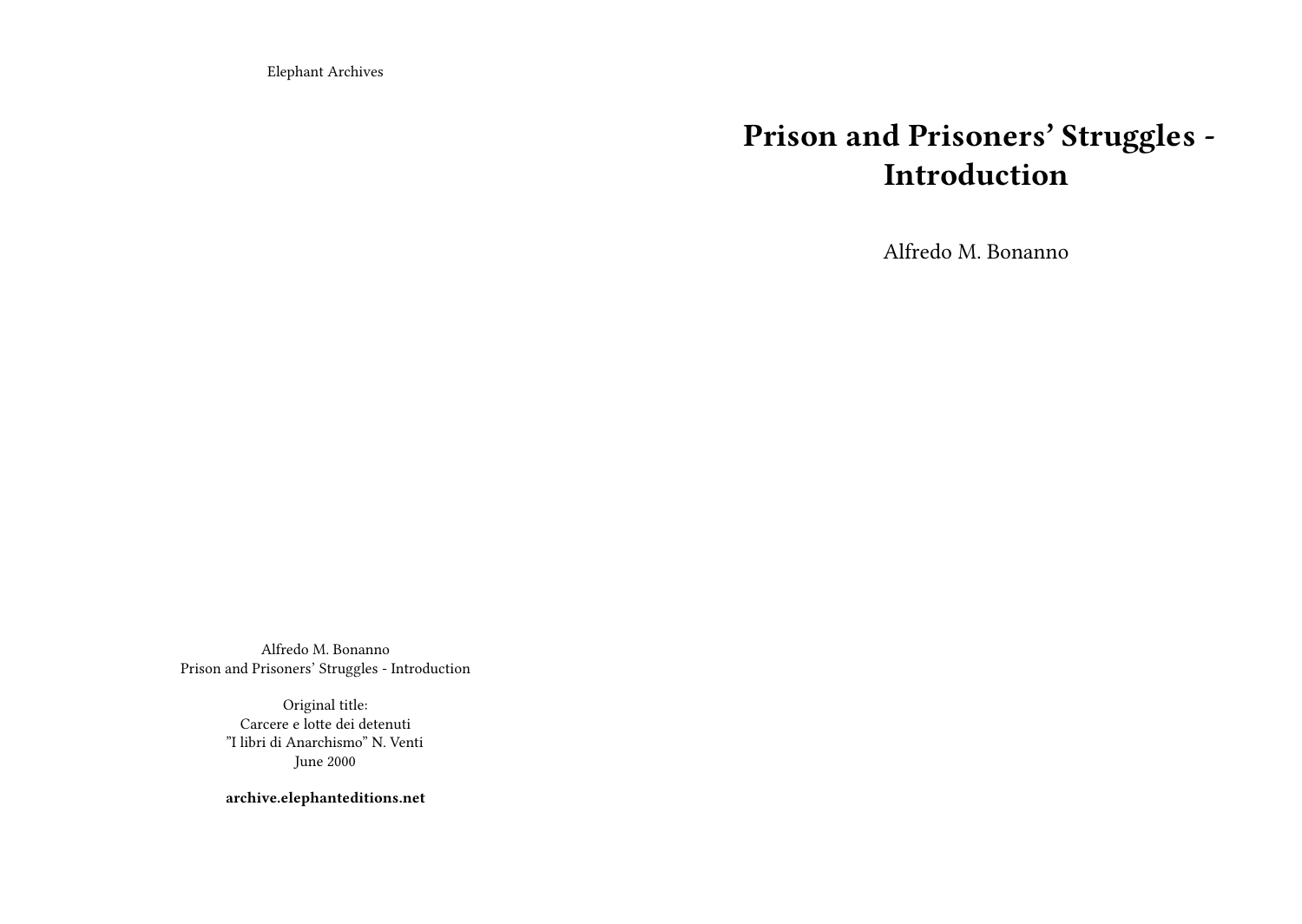The pieces that follow document a problem that has always interested me: that concerning prisoners' struggles.

I know very well that there are many divergent ideas among revolutionaries on this subject and I also know that anarchists have often ended up accepting untenable positions as far as I am concerned. On finding oneself in prison it is easy to adopt the net and clear position of not being available for any struggle at all unless it has the radical characteristic of total destruction. I also agree that the best possible solution—and basically the only practicable one—concerning prison is its complete destruction. But I do not agree in seeing any form of struggle that might come from the prison, by the men and women imprisoned therein, simply as "something that happens by concession of the direction".

## Let us start to demystify this aspect.

Looking at things dispassionately, there can be no doubt that any struggle whatsoever, including those that do not only aim to reach an objective but come about in an "intermediate" way to later develop to their radical consequences, is done "with permission of the counterpart". If the latter were to stifle every manifestation of dissent from the moment it arose no struggles would come to light at all, the balance of power, the capacity to intervene, being decidedly on the side of the repression. But why does this not happen? Because in the social field the balance of power is not just a question of simply counting the *bocche di fuoco*. It goes beyond that, facing the infinite disparities that weave the canvass of social contrasts and develops them to the possible consequences of total confrontation, sometimes only desired, even dreamed, but not for this to be excluded a priori. Usually, by "political" we revolutionaries—screwing up our faces to ward off the evil— mean this weighing up of the pros and cons that the repression goes through before deciding to intervene. The same thing happens in prison.

The administration is not always capable of facing a movement of dissent, it cannot always have immediate recourse without delay, as it would like to in most cases, to the interventions of public safety that characterise it and for which it is doted with men, means and mentality. Not always, because the problem is more articulate, and this articulation becomes a field in which dissent itself can grow, strengthen, form nuclei of the possible awakening of consciousness, aggregate in minimal structures, that are multiple and informal, take form at a territorial level, establish contacts with other prisons, widen the protest that is pauperised to a maximum by lack of freedom, but never completely extinguished, making its painful and often extenuated voice heard.

When I was arrested in October 1972 I logically made many amicable contacts in the prison of Catania. These were hard times. The prison structures and methods of custody were still archaic and very repressive. Deep body inspections were frequent, straight-jackets, isolation for the tiniest infraction of the rules (I was punished with 15 days' isolation for refusing to work). The intervention of the punitive squad for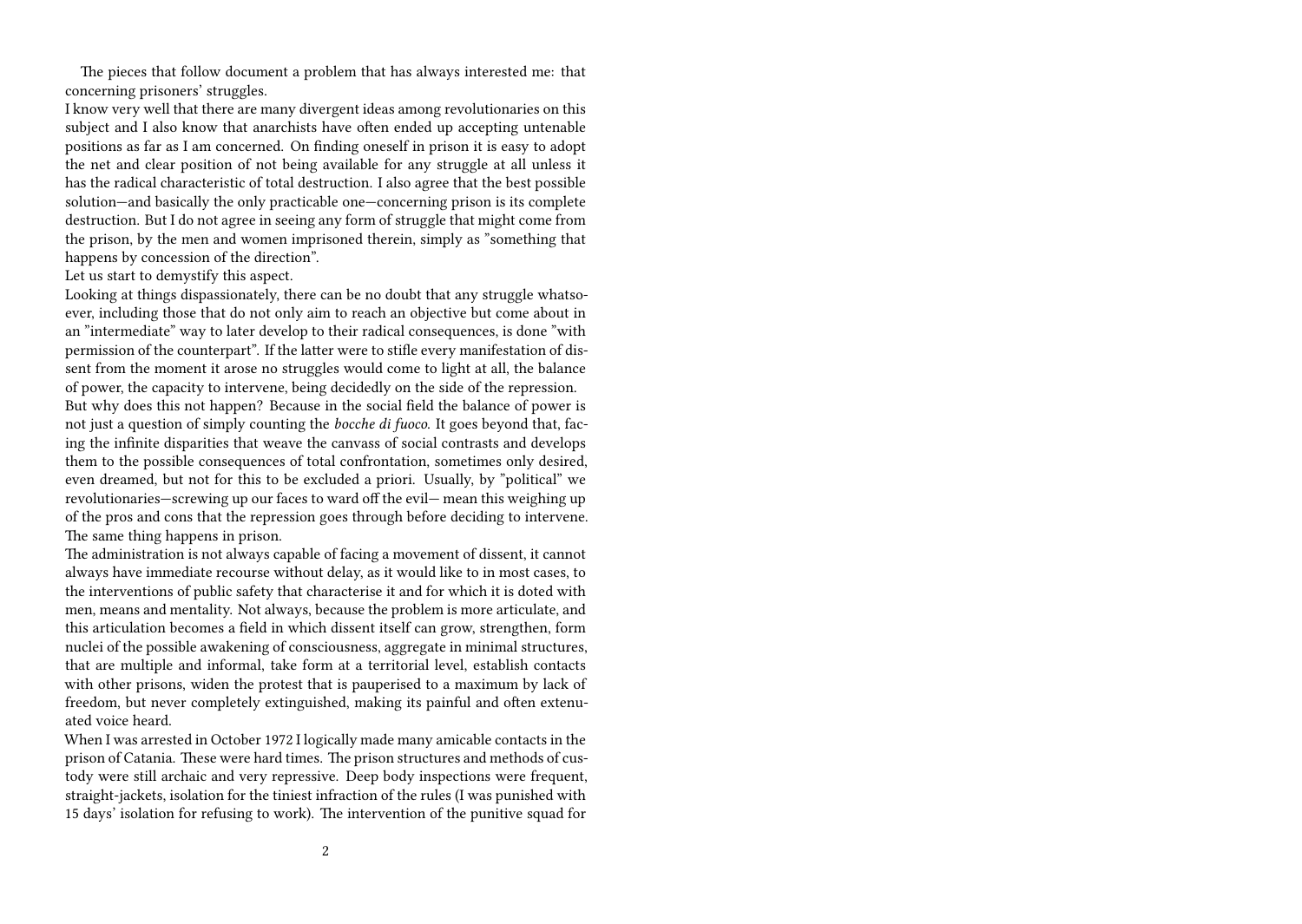## ridiculous.

And I also want this in prison. Prison, although with its special repressive conditions, is not another world, it is only a 'different' place of society, and therefore of power that society conditions and supports, a physical and mental place in which power expresses itself in simplifying some of its rules, in particular the repressive ones. A place of total institution that, for this very reason, makes some conditions more immediately readable. Inside it one doesn't get cheated easily in the midst of 'freedoms' of which the so-called free society is full to the brim. In prison everything is more difficult, even going for a walk, and, precisely for this reason, everything is more simple

To dream, as some do, of levels of struggle in prison characteristic of a few decades ago, placing at the maximum of these levels, for example, the red week of Asinara, or the clashes in Trani or Voghera, means not realising that ideal levels of the clash do not exist, but only struggles that must, each in the ambit of their own characteristics, develop, with our personal contribution, going the whole hog, i.e., exercising all their potential to develop themselves, if it is the case, towards an always possible generalisation of the clash.

In the same way that there isn't a heart of the State, one fundamental contradiction of capitalism, neither is there one struggle to take precedence over the others, but a method that turns out to be better than the others, once it has been experimented in the struggle, and this is certainly the method of permanent conflictuality, selfmanagement and attack, a method that keeps far away all the forces that have no interest in the struggling developing to its extreme, natural consequences.

The prison condition makes no exception. Even in prison intermediate struggles are possible, and the experiences of discussion and analytical exploration presented here will try to demonstrate it.

Alfredo M. Bonanno

Trieste, 24 January 2000

even the most trivial questions, also between prisoners, daily beatings and not even minimal levels of survival in the cells (you couldn't cook anything, didn't have a camping gas burner, or a chair, a table, or a television set, etc.). We organised a protest against abuses concerning the consignment, by the guards, of the few items of extras one was allowed to buy. Usually something went missing: a packet of cigarettes, a bottle of orange juice, a roll of toilet paper, a solid gas tablet. For three days we abstained from ordering anything. A masochistic action, but an important one because it indicated in some aspects a new road, it tried to point out where the problem lay, even though due to the prevailing conditions in the prison it could not be said directly. Even I, who was in prison for subversive activity (a few articles published in the paper *Sinistra Libertaria*), could not say things clearly because most of the prisoners would not have accepted the smallest step forward. I also had to move with extreme prudence. The small result of blocking these daily losses was obtained.

A few months after my release, when the prisoners' protest broke out much more widely and ferociously and they nearly all went up on to the roof and started dismantling the roofing, throwing the material into the street below, the carabinieri came to take me from my home saying that some prisoners had asked to speak to me before putting an end to the revolt. They took me into the prison where I was searched and taken to the rotunda, then left alone. A few minutes later the huge door of the right wing (the only one still operable at that moment) was opened by the prisoners and I went in to talk with them. Their demands were to have decent food (following a number of cases of food poisoning), to be able to buy a wider range of things and not be fleeced by the company that managed the sale of products inside the prison and, lastly, not to suffer personal repercussions (beatings, transfers).

My reply was that they could have spoken directly with the procurator of the republic who was in the prison at that moment, or with the director, who was also there. But none of them trusted that mob. I answered that my presence certainly didn't increase this trust, that they were still cops and so they couldn't be trusted. They answered that anyway the best had been done (destruction of the prison) and for the rest I could only engage myself to follow up the eventual very serious measures, in particular transfers to unknown destinations.

The conclusion of that first experience of mine was that I spoke with the procurator of the republic and the prison director, they guaranteed what as perfect cops they had to guarantee and later, with death in my heart, I saw the carabinieri enter the prison. It goes without saying that there were terrible beatings and transfers. Along with some other comrades I tried to do something about the first and the second. The affair was denounced at local level, in posters and leaflets, meetings were held, we had recourse to the help of dozens of lawyers to limit the damage of the worst transfers, and I learned my lesson, even within the limits of the delegate that the